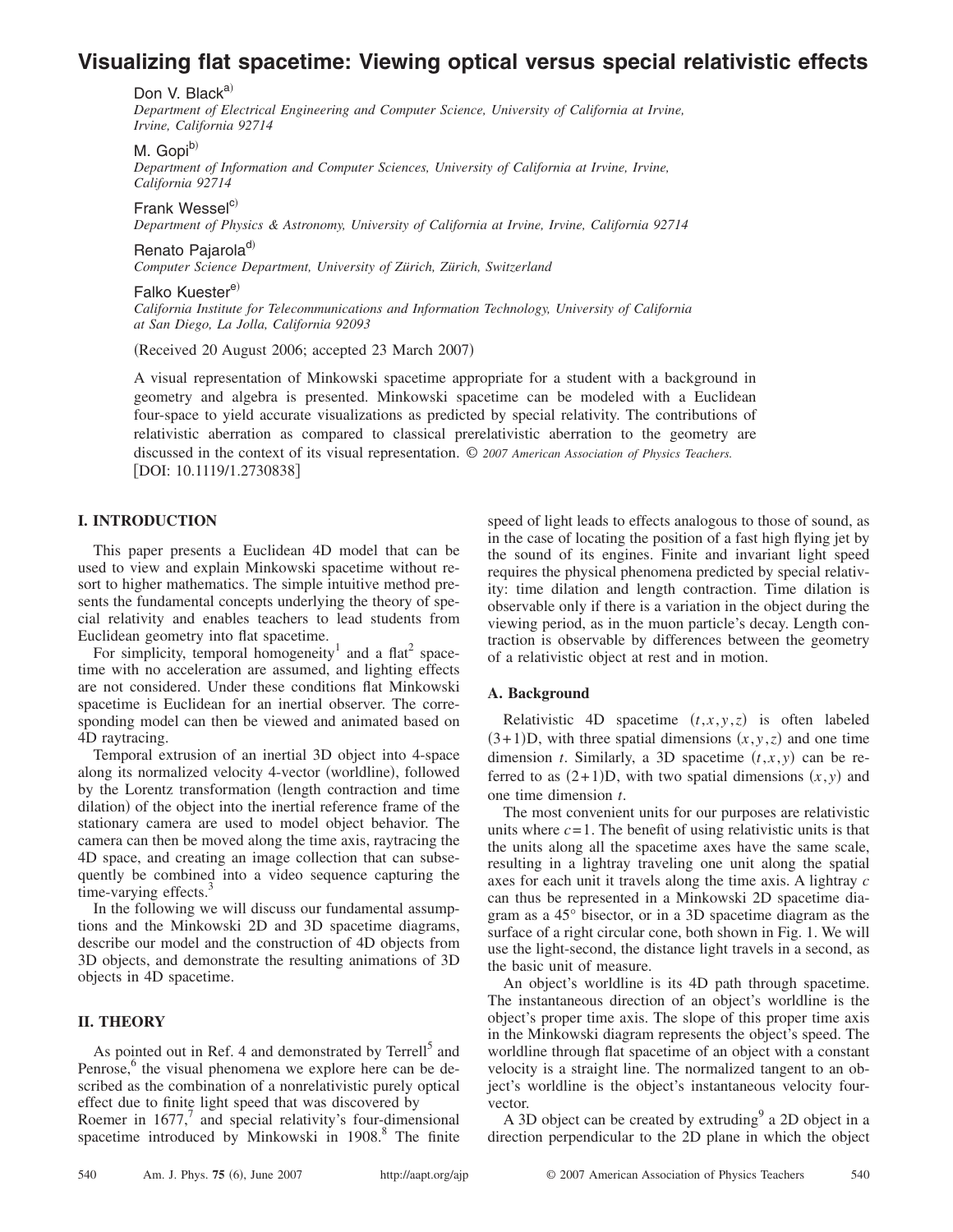

Fig. 1.  $(1+1)D$  and  $(2+1)D$  Minkowski spacetime diagrams. A camera at the origin can only "see" an event in the past whose lightray passes from that event through the camera at the origin.

lies [for example, by extruding a square from the  $(x, y)$  plane along the  $\zeta$  axis]. Likewise, a 4D object can be created by extruding a 3D object in a direction orthogonal to the 3D hyperplane in which the object lies. A 4D example would be the extrusion of a cube from the  $(x, y, z)$  three-space, along the  $t$  axis. Two examples are shown in Figs. 2(a)-2(e). We call this temporal extrusion when a 3D object is extruded along its worldline.

Raytracing<sup>10</sup> is a geometric 3D image rendering procedure that colors a pixel on a viewplane by sending a ray from the viewpoint, through a pixel on the viewplane, and out into the scene's three-space where it may intersect the 2D surface element (such as a triangle) used to define the boundaries of a 3D object. The color of the object's surface at the intersection is used to color the corresponding pixel in the viewplane. This procedure is repeated for each of the pixels in the viewplane. Howard<sup>11</sup> adapted the open-source  $\overline{3}D$  raytracer  $POV-Ray<sup>12</sup>$  to relativistic raytracing by changing the angle of incidence as a lightray passes from one inertial reference frame to another. We found it necessary to increase the model's flexibility in order to demonstrate the difference between finite light speed effects and relativistic effects.

We have developed a simple four-dimensional raytracer by globally extending a 3D raytracer's<sup>13</sup> vector math from 3D to 4D and adding a fourth component *t* to the coordinate system. We constrain the lightrays to lie on the negative lightcone so that the ray travels through the model at light speed. The resulting 4D raytracer can image a Euclidean 4D space of 4D objects.

It can be shown that the length of an object with an arbitrary constant relativistic velocity<sup>14</sup>  $\beta = v/c$  will contract in the direction of motion by a factor of  $\gamma^{-1} = \sqrt{1-\beta^2}$ . It can

also be shown that the proper duration between any two events on the relativistic object's worldline will expand (dilate) by the Lorentz factor  $\gamma$ . These two phenomena are known as length contraction and time dilation, respectively.

#### **B. Object construction**

Any 3D object defined by bounding triangles such as the cube in Fig.  $2(a)$  can be temporally extruded into a 4D hyperobject and inserted in the scene's four-space by extruding each *f* of its *n* individual triangles as follows. If we assume that the triangle's vertices are defined by their 3D coordinates in three-space, we insert a *t* component into each of the vertex coordinates and set *t* to some constant value, say  $t_0$ :

$$
(x_i, y_i, z_i)_f \longrightarrow (t_0, x_i, y_i, z_i)_f. \tag{1}
$$

When performed on all three vertices *i*, the 2D triangle *f* will have a unique location in four-space.

The object now lies embedded in the *xyz* hyperplane that is orthogonal to the  $t$  axis at  $t_0$  *(original object* in Fig. 3). Each of these triangles *f*, and hence the object composed from them, can be extruded into the fourth dimension by duplicating the vertices of the triangles with lesser (or greater) values for the *t* components. If the object is at rest in the camera frame, a constant  $\Delta t$  can be added to the *t* component of each of the object's original triangles in the  $t_0$ hypersurface to create an  $f'$  duplicate triangle to be used as the object's position in the  $t_0 + \Delta t$  hypersurface:





Fig. 2. Cube and triangle: extruded then tessellated. Fig. 3. Temporal extrusion: triangle at rest extruded into prism.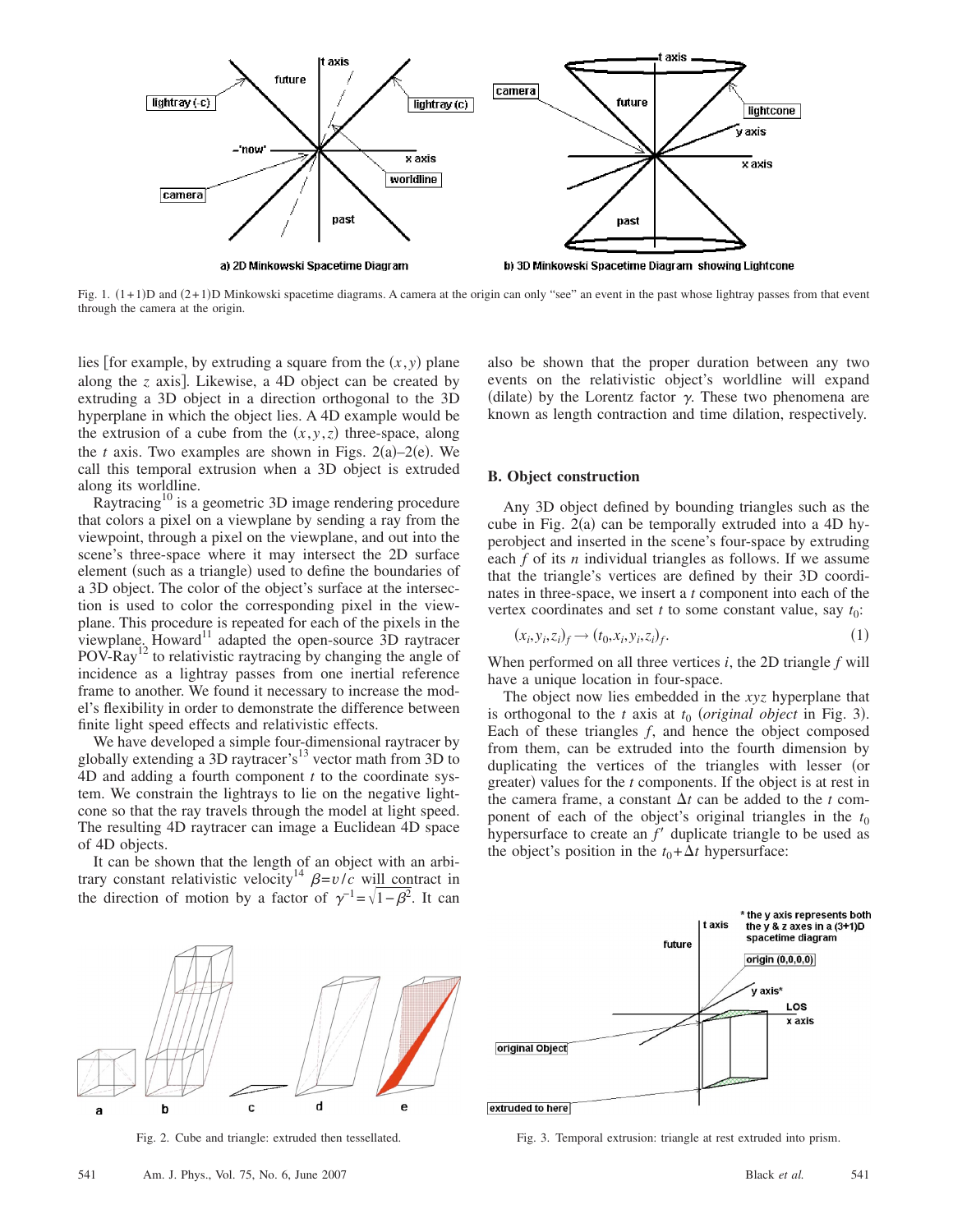

Fig. 4. Temporal extrusion not parallel to *t* axis. The object has moved with velocity= $\Delta x/\Delta t$ . Fig. 5. Temporal extrusion of moving object with lightcone. A nonrelativ-

$$
(t_1, x_i, y_i, z_i)_{f'} = (t_0, x_i, y_i, z_i)_f + (\Delta t, 0, 0, 0),
$$
\n(2)

where  $f = \{1, \ldots, n\}$  refers to each of the original triangles,  $f' = n + \{1, \ldots, n\}$  to each of the corresponding extruded triangles, and  $i = \{1,2,3\}$  to each of the corresponding vertices that define each triangle pair.

As shown in Fig. 3 where  $\Delta t < 0$ , connecting the three vertices  $[i=1, 2, 3$  in Eq. (2)] of the original triangle  $f$  with the respective vertices of the extruded triangle  $f'$  creates a 3D prism from the original triangle. Thus the triangle *f* exists only between  $t_0$  and  $t_1$ , inclusive.

The prisms are then tessellated<sup>15</sup> into three adjacent tetrahedra as shown in Fig. 2(e). The 3D tetrahedra are necessary for the barycentric algorithm (described in the following) used to determine where the intersection with the lightray occurs on the three-manifold surface of the 4D object.

An object's velocity is represented by changing the position of the extruded end of the triangle (Fig. 4) with respect to the original end:  $x_{end} = x_{beg} + \Delta x$  (spatial units). The speed in the camera frame would thus be  $(\Delta x/\Delta t)$  $\times$ (spatial units)/(time units). Canceling the units yields the dimensionless fraction  $\Delta x/\Delta t$ . A lightray's slope  $c = \pm 1$  is represented by both the diagonal lines and the surface of the lightcone of Fig. 1. For the general 3D case, where the distance traveled in time  $\Delta t$  is  $\Delta d = \sqrt{\Delta x^2 + \Delta y^2 + \Delta z^2}$ , the speed would be  $\Delta d/\Delta t$ , and Eq. (2) becomes

$$
(t_1,x_i,y_i,z_i)_{f'}=(t_0,x_i,y_i,z_i)_f+(\Delta t,\Delta x,\Delta y,\Delta z). \hspace{1.5cm} (3)
$$

#### **C. Viewing 3D objects in**  $(3+1)D$  spacetime

Consider a camera at the origin, whose line-of-sight (labeled LOS in Figs.  $3-6$ ) is collinear with the *x* axis. Because a lightray's worldline as depicted in the spacetime diagram lies on the lightcone, an object must cross the lightcone in the diagram in order to be visible to the camera. In fact, the object is visible to the camera only while it is intersecting that lightcone whose apex is coincident with the camera as shown in Fig.  $5$  (assuming the camera is pointing at the object).

Figure 5 depicts a right circular hypercone in four-space, whose symmetric axis is collinear with the −*t* axis, and whose apex is coincident with the camera at the origin  $(0,0,0,0)$ . This hypercone's hypersurface, depicted by the inverted cone, has three dimensions, sufficient to contain the camera's focal point and the lightrays entering its lens. Al-



istic spacetime: Finite light speed but no Lorentz transform.

though a three-manifold in four-space, this hypercone is known as a lightcone. A lightcone is thus the locus of all points that satisfy

$$
(t_p, x_p, y_p, z_p) = \left(-\sqrt{x_p^2 + y_p^2 + z_p^2}, x_p, y_p, z_p\right). \tag{4}
$$

Note that the light travels from the object to the lightcone's apex at the origin. As depicted by the broken lines representing lightrays in Fig. 5, a camera located at the apex in this 4D model can see only those 3D objects whose extruded triangles (tetrahedra triads) intersect the lightcone. The only visible objects are those with vertex extrusion pairs  $(t_0, x_i, y_i, z_i)$  of the original object and  $(t_1, x_i, y_i, z_i)$  of its extruded end-cap, where

$$
t_0 \ge \sqrt{x_i^2 + y_i^2 + z_i^2} \ge t_1
$$
,  $\forall \{(t_0, x_i, y_i, z_i) \text{ and } (t_1, x_i, y_i, z_i)\}.$  (5)

The intersecting portion of the extruded triangle is depicted by the triangle labeled *visible intersection* in Fig. 5. Note that geometric distortion in the object is caused by the intersection of the triangle and the lightcone. An object in the lightcone is easily detected because a straight line can be intersected with a 3D object in Euclidean four-space in the same manner as a straight line is intersected with a 2D object in three-space.

#### **D. Animating spacetime objects**

There is no mathematical or geometric limit to an object's speed in the model, its velocity being the slope of the temporal extrusion vector. For real physical objects, some physical mechanism must accelerate the object to the speed with which the object enters the model's laboratory inertial frame. We can assume that this speed must be less than that of light. The physical objects will then maintain an extrusion vector with a slope  $|\Delta x|/\Delta t$  of less than 1, or an angle of less than 45° with respect to the *t* axis in the Minkowski diagram as shown by  $\theta$  in Fig. 4. Because we are considering only uniformly moving objects, we can ignore the specifics of the spacetime rotation that yield the extrusion angle.<sup>16</sup>

Two classes of 4D objects have been implemented: one for the finite light speed objects and one for relativistic objects. The first is inserted into the scene without length contraction or time dilation as shown in Fig. 5, and the second is inserted with the Lorentz transformation as shown in Fig. 6. Conceptually, the former may be considered to have been measured in the laboratory inertial reference frame's units (it was al-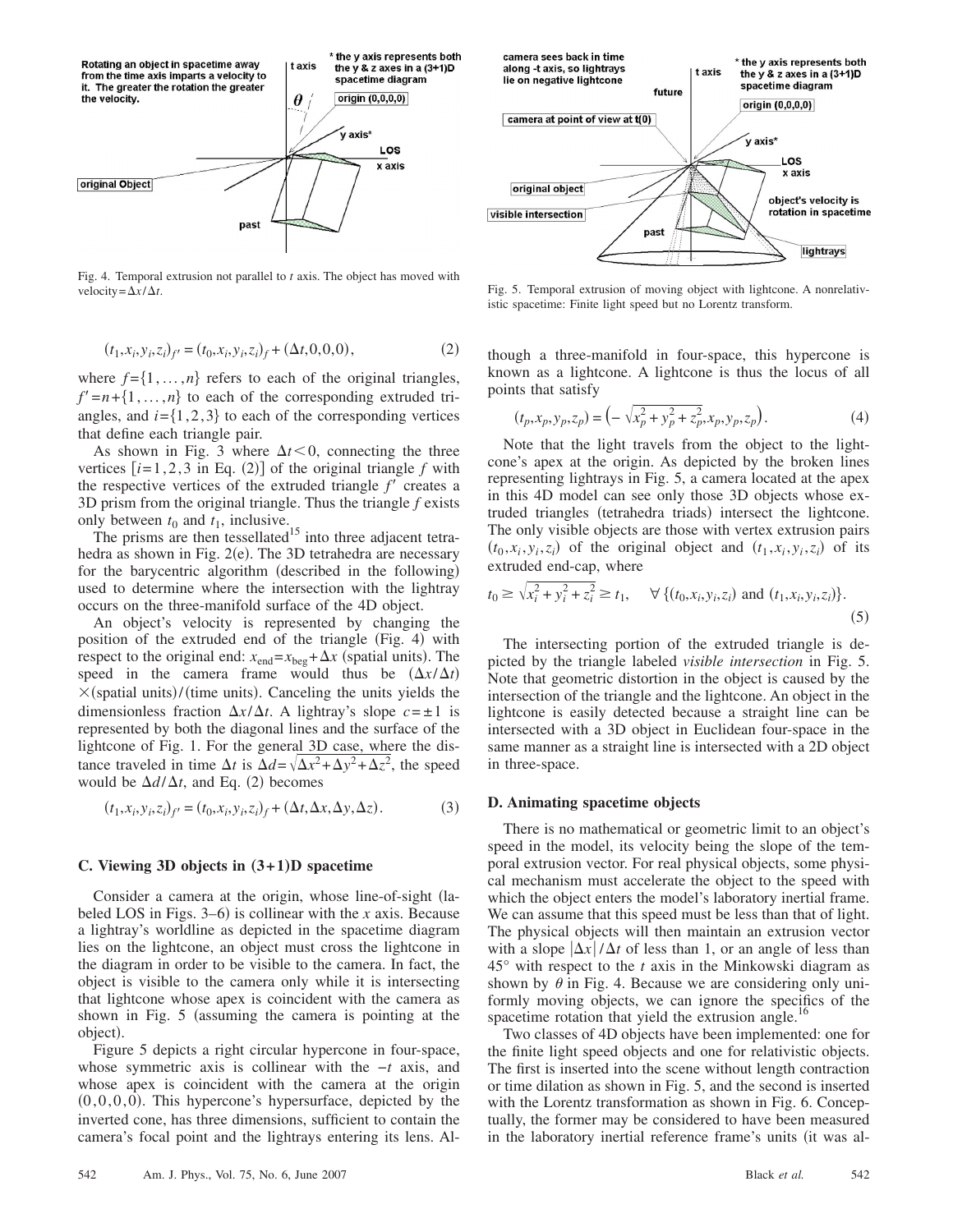ready length contracted and time dilated), while in the latter case the object was measured in its own rest frame. The relativistic objects therefore must be length contracted and time dilated prior to insertion.

The animation procedure is straightforward. For example, to generate 20 s of animation at 10 frames per second  $(\Delta t = 0.1 \text{ s})$ , the procedure is as follows.

- (1) Beginning with the camera at  $(t_0, x_0, y_0, z_0)$ , a view is rendered and saved.
- (2) The camera is moved forward in time to  $(t_i, x_0, y_0, z_0)$ , where  $t_i = t_{i-1} + \Delta t$  and the view is rendered and saved.
- (3) Repeat from step 2 while  $t_i < 20$ .

Notice that the camera's spatial components  $(x, y, z)$  do not change, only the time component of the camera position. Crucial to the simplicity of the procedure is the fact that the 4D object's bounding surfaces (and the tessellating tetrahedra that comprise those surfaces) do not change. The 4D world is static. Only the point of intersection of the lightcone changes as the camera and its lightcone progress along the *t* axis.

#### **E. 4D intersection algorithm**

Lightcone crossing events are detected by solving for the intersection of a lightray with each of an object's bounding tetrahedra. The set of lightrays is defined as that set of 4D straight lines passing from the camera through each of the pixels in the viewplane's pixel grid and out into 4D space. We use a 4D implementation of the barycentric algorithm to compute the intersections of the ray with all tetrahedra faces and select the intersecting event nearest to the camera (with the  $t$  value closest to 0). The array of 1D lightrays that originate from the gridded viewplane results in a 2D image of the objects projected onto that viewplane.

Because the objects have been Lorentz transformed prior to the intersection, such that their geometry is correct for the camera frame in which the intersection occurs, the geometric components of the lighting model, the surface normal and the reflection angle, can be used to approximate the pixel shade just as with a conventional lighting model in 3D rendering.

Photorealistic rendering requires the addition of lighting effects such as Doppler  $\sin\theta^{17}$  and the searchlight effect, which could dominate the rendered image and obscure the visualization of the object's geometry.<sup>18</sup> For this reason, these effects were not implemented in our model.

#### **III. RESULTS**

Five consecutive frames of the video $3$  generated with our software, extracted at 2 s intervals, are shown in Fig.  $7(a) - 7(e)$ . Three models of relativistic motion are displayed in three panels in each image. The top panel shows the traditional ray-tracing technique, where the light speed is effectively infinite. In the middle panel, the nonrelativistic optical effects are shown, and in the bottom panel, the relativistic effects are displayed. The finite light speed camera (top panel) was moved ahead in time 18.675 s, an amount equal to the light speed delay from the center of the stage to the camera, so that the three panels of object pairs appear to be in approximately the same positions. The object displayed is a flange (angle bracket) 2 light-seconds wide by 2 lightseconds deep by 4 light-seconds tall. Its thickness is negli-



Fig. 6. A Lorentz transformed object. A velocity in the neighborhood of  $86.6\%$  of *c* yields a  $\gamma$  factor of around 2. The prism is shown length contracted by  $\sim \frac{1}{2}$ , and its proper time axis is dilated by  $\sim 2$ .

gible (being constructed of four 2D triangles). There are two identical flanges, one on the left side and one on the right side of the centerline.<sup>19</sup>

The scene is set on a stage with an overhead light source, both at rest in the camera frame. Two flanges approach, cross, and depart the centerline of the stage at 0.866 *c*. The geometric distortions of the center panel are due exclusively to classical aberration. Those of the bottom panel are due to the contributions of both classical and relativistic aberration.

The stage's mirrored backdrop shows the reflections of the flanges from behind. Note the difference in the positions of the reflections in the three models. The top panel shows the instantaneous reflections of the flanges, and the middle and bottom panels show the retarded reflections due to the light speed delay imposed by the added distance to be traveled by the lightray from the object to the mirror and back. The distances modeled are on the order of the size of the Jovian system.<sup>2</sup>

In Fig. 7(b) the bottom flanges appear to cross each other before the top flanges in Fig.  $7(c)$ . Note also in Fig.  $7(e)$  that even with this head start, the top flanges arrive at their respective edges at the same time as the bottom flanges. The bottom flanges appear to approach faster in Fig. 7(b) and retreat slower in Fig.  $7(d)$  than the top flanges, which is the visual evidence of the nonrelativistic optical effect known as classical aberration. The flanges approaching the centerline of the stage are obliquely approaching the camera. Aberration causes the angle from the centerline to the flanges to appear smaller than the proper angle of incidence, resulting in the object appearing closer to the centerline, or ahead of the object's proper position as depicted in the top view.

This aberration in the angle occurs for both the leading and the trailing edges of the flange, independently. As a result, the leading edge, which is closer to the centerline, appears to have moved further than the trailing edge, giving the impression of a wider flange. The opposite effect occurs as the flanges move away from the centerline. The flanges appear to incrementally speed up and simultaneously contract as they move relativistically away from the camera. These aberration effects are apparent in the bottom two panels of Fig. 7.

#### **IV. CONCLUSIONS**

We have visually demonstrated that implementing a simple algorithm that consists of a finite light speed compo-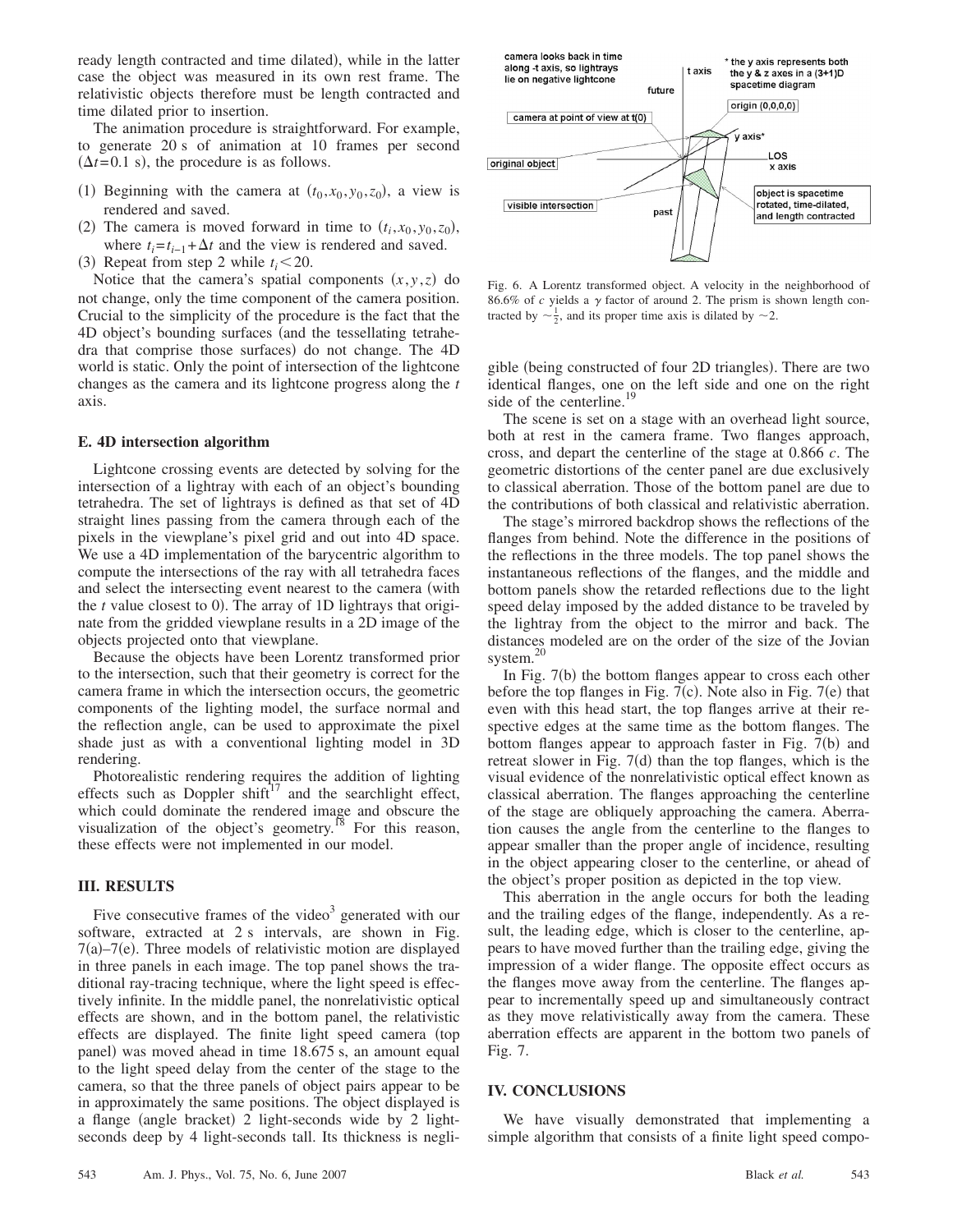



 $(a)$ 









 $(c)$ 

Fig. 7. (a) Sequential images of two 4D objects converging, and then crossing at 0.866 *c* on a mirrored background. Top panel: infinite light speed 4D raytracing. Center panel: prerelativistic spacetime. Bottom panel: relativistic spacetime. The top panel's nonrelativistic camera was moved ahead in time so that the flanges appear to be in the same positions as the bottom two panels' relativistic flange pairs. (b) The middle and bottom pairs of flanges appear to cross each other before those in the top panel. Classical abberation causes the approaching relativistic flanges to appear to move faster than their nonrelativistic counterparts. Classic abberation causes the approaching objects to appear wider than the nonrelativistic objects. This effect is offset by the relativistic length contraction as shown in the bottom panel. (c) The relativistic flanges in the bottom two panels appear to have crossed each other before those of the top panel. (d) The relativistic flanges appear to retreat slower than the nonrelativistic flanges. The relativistic flanges appear contracted in the direction of motion with respect to the nonrelativistic flanges due to the classical abberation. This effect is enhanced by the relativistic length contraction as shown in the bottom panel. (e) All three pairs of flanges appear to arrive at the edges at the same time. Their reflections follow them, retarded by the light's travel time from the objects to the mirror and back. It can be seen in the online color images that their reflections have not yet crossed one another.